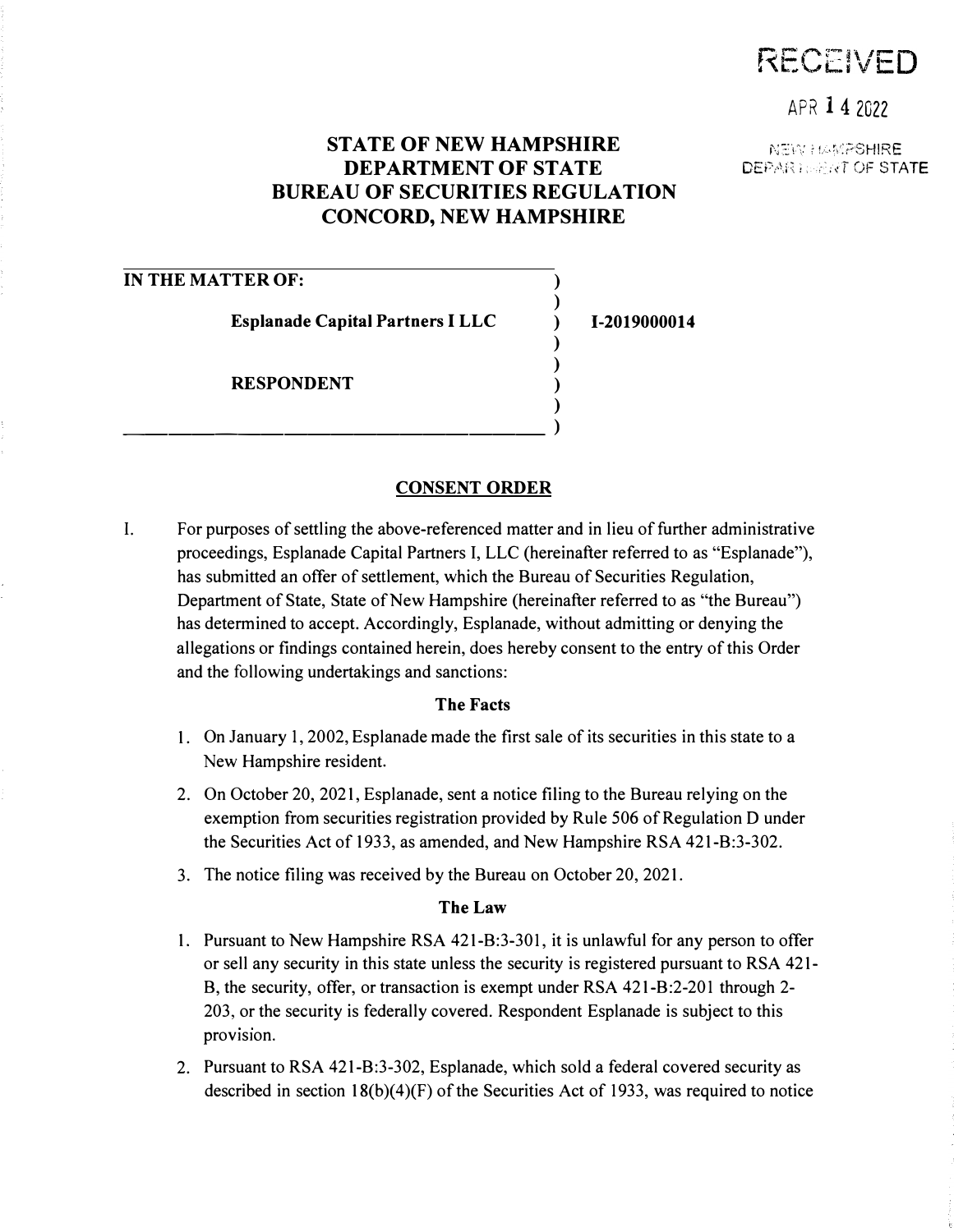**file with the Bureau within fifteen (15) days of the first sale in New Hampshire yet, as outlined above, Esplanade filed its notice filing on October 20, 2021, more than one year after the first sale of covered securities in New Hampshire.** 

- **3. Pursuant to RSA 421-B:6-614(d)(2), any notice filing delinquent by more than one (1) year may be subject to the fines and penalties outlined in RSA 421-B:6-603, 6- 604, and 5-508. Respondent Esplanade is subject to this provision.**
- 4. Pursuant to RSA 421-B:31(I)(h)(4), as in effect prior to 2016, Respondent Esplanade **was required to pay an annual renewal notice filing fee, in the amount of \$500 per**  year, for sales of covered securities under Section 18(b)(4)(D) of the Securities Act of **1933. Respondent Esplanade is subject to a \$500 fee per year from 2002 to 2016.**
- **II. In view of the foregoing, Respondent agrees to the following undertaking and sanctions:** 
	- **I. Respondent Esplanade agrees that that it has voluntarily consented to the entry of this Order and represents and avers that no employee or representative of the Bureau has made any promise, representation, or threat to induce its execution.**
	- **2. Respondent Esplanade agrees to waive its right to an administrative hearing and any appeal therein under this chapter.**
	- **3. Respondent Esplanade agrees that this Order is entered into for purpose of resolving only the matter as described herein. This Order shall have no collateral estoppel, res judicata or evidentiary effect in any other lawsuit, proceeding, or action, not described herein. Likewise, this Order shall not be construed to restrict the Bureau's right to initiate an administrative investigation or proceeding relative to conduct by Respondent which the Bureau has no knowledge at the time of the date of final entry of this Order.**
	- **4. Respondent Esplanade agrees not to take any action or make or permit to be made any public statement, including in regulatory filings or otherwise, denying, directly or indirectly, any allegation in this Consent Order or create the impression that the Consent Order is without factual basis. Nothing in this provision affects Respondent's testimonial obligations or right to take legal positions in litigation in which the State of New Hampshire is not a party.**
	- **5. Respondent Esplanade agrees to cease and desist from further violations of New Hampshire RSA 421-B.**
	- **6. Respondent Esplanade agrees to submit payment to the State of New Hampshire representing administrative penalties and initial and renewal notice filing fees in the amount of Nine Thousand Five Hundred Dollars. (\$9,500).**
	- **7. Upon execution of this Order by Respondent Esplanade, Esplanade agrees to pay a total of Nine Thousand Five Hundred Dollars (\$9,500) to the State of New Hampshire, which will be applied to settlement of the above-captioned matter.**